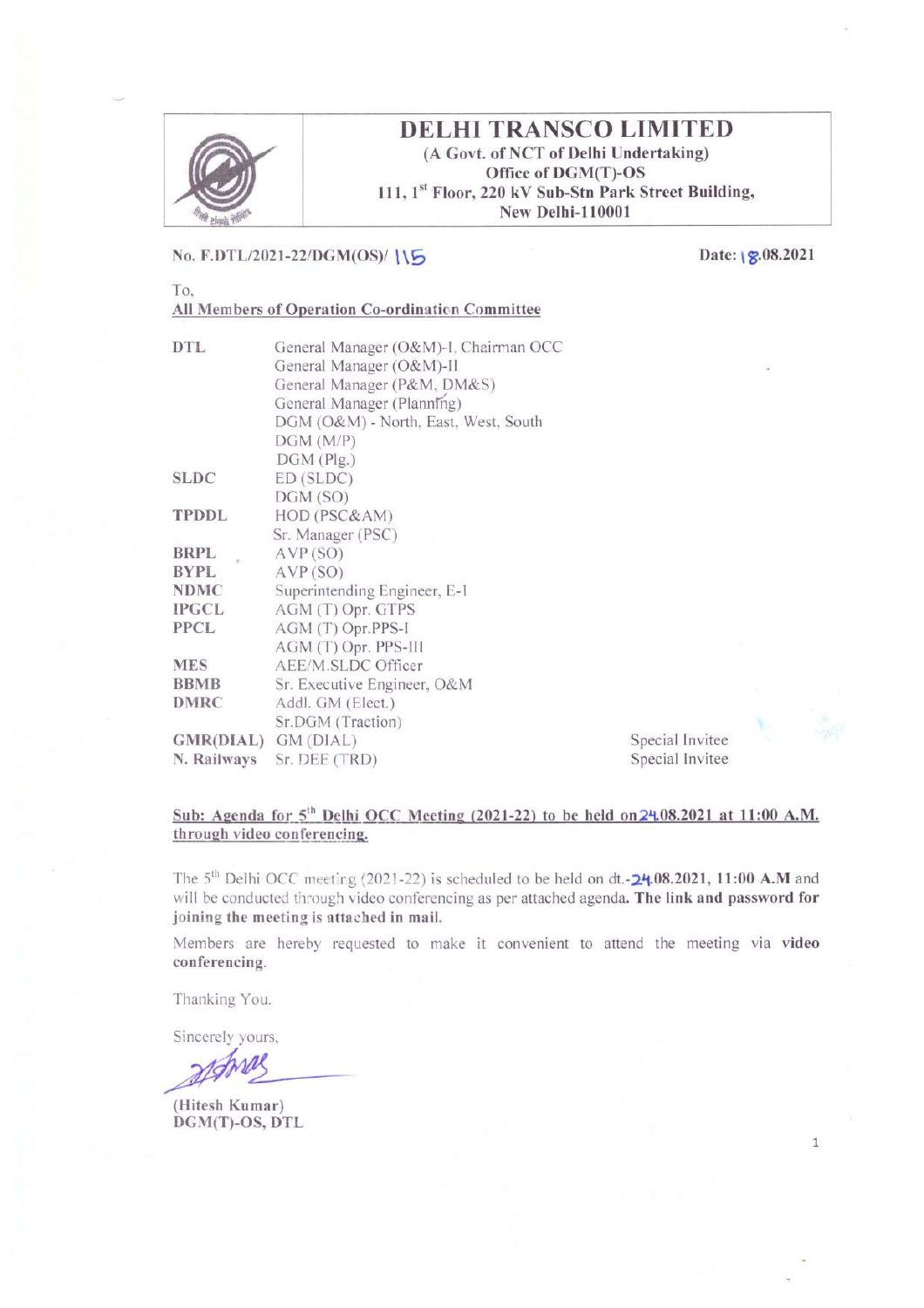## **DELHI TRANSCO LIMITED**

(Regd. Office: Shakti Sadan, Kotla Road, New Delhi-110002)

#### **AGENDA FOR DELHI OCC MEETING NO. 05/2021-22**

| Date        | $\mathbf{r}$ | 24.08.2021                            |
|-------------|--------------|---------------------------------------|
| <b>Time</b> | $\mathbf{r}$ | 11:00 AM                              |
| Venue       | $\mathbf{L}$ | Via Video conferencing                |
|             |              | In O/o-GM(O&M)-I, Delhi Transco Ltd., |
|             |              | 220 kV Sub-Stn Park Street Building,  |
|             |              | New Delhi-110001                      |

# **1. Confirmation of minutes of 4th Delhi OCC meeting (2021-22) held on dated 27.07.2021.**

The 4<sup>th</sup> Delhi OCC meeting (2021-22) was held on 27.07.2021 through video conferencing in accordance with the agenda circulated vide letter dt: 22.07.2021. Minutes of the aforesaid OCC meeting were issued on 02.08.2021 and the same was also uploaded on the DTL website.

Following comments were received on cieculated MOM:-

## **(a) Additional Agenda No-1:- Finalization of Critical/Essential load for existing Delhi Islanding Scheme.**

*As per MOM***:-** BYPL agreed to exclude 66 kV Wazirabad to Shastri Park Ckt.-1 & 2 and 66 kV Park Street to Shastri Park Ckt.-1 & 2 from the list of critical lines & provided consent to the list.

BRPL requested to consider the feeder list of island scheme according to their comments as above. Similarly TPDDL also requested to update the list as per their comments.

Further NDMC, MES and DMRC also gave their consent to the above listed load for finalization of Delhi island scheme.

OCC advised SLDC to incorporate the comment received from BRPL & TPDDL and update the final list accordingly & put up the updated list to the NRPC.

*SLDC Comments:-* Annexure-A of OCC additional agenda Sr.No.1 was compiled by the Protection Department of DTL and was further submitted to NRPC.

Delhi DISCOMs i.e. BRPL, BYPL and TPDDL have given their comments on Annexure-A circulated to OCC, which were deliberated in OCC meeting and finalized as per MoM of 4th OCC meeting held on 27.07.2021.

Since, the Annexure-A was compiled by the Protection Department of DTL as such necessary changes/comments suggested by BRPL,BYPL and TPDDL have to be incorporated by the Protection Department of DTL in the Annexure-A. The final Annexure-A has also to be submitted to NRPC by the Protection Department of DTL.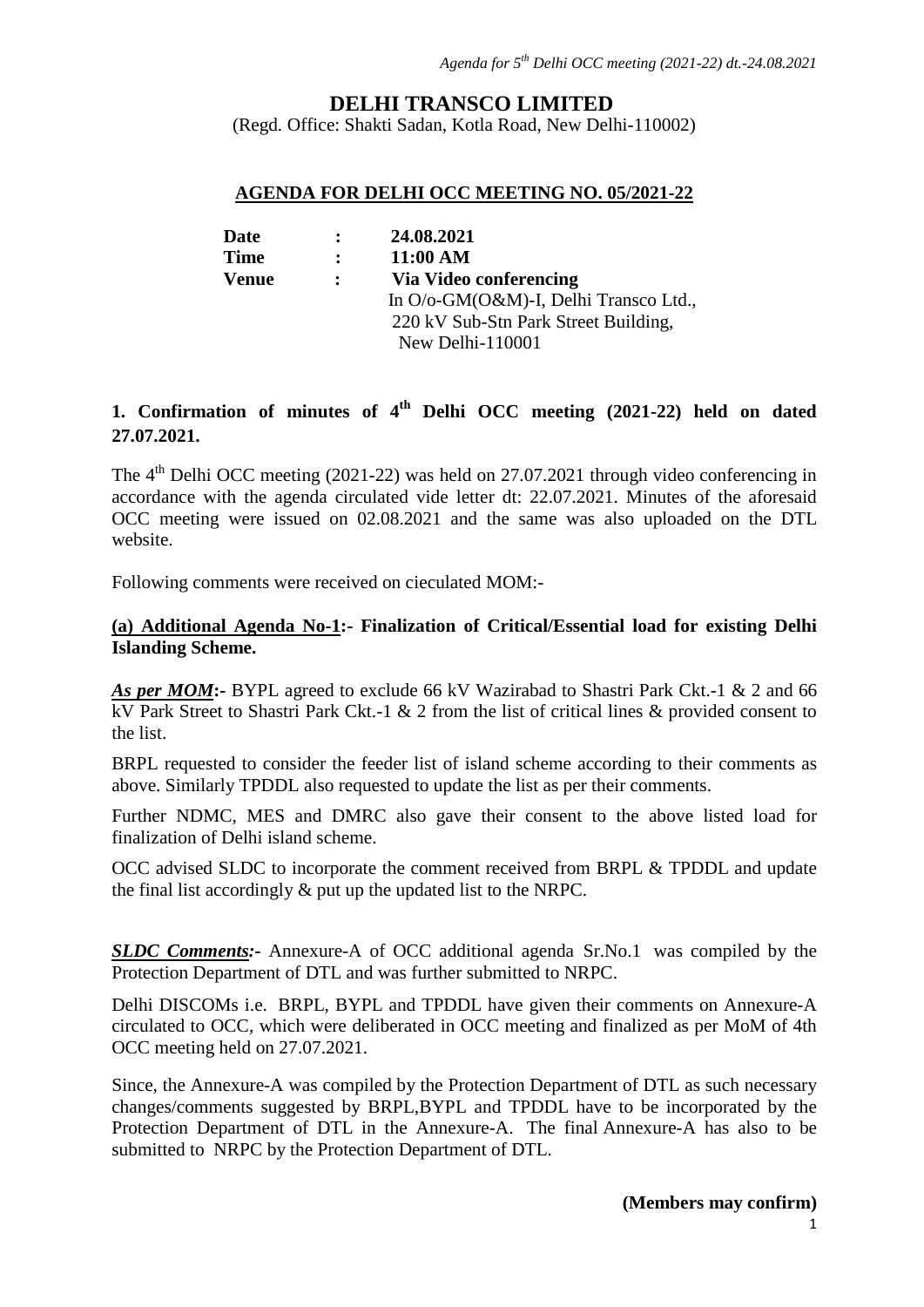## **DTL Agenda:-**

## **2. Proposed planned shutdowns of DTL for the month of September-2021.**

DTL proposed planned shutdowns for the month of September-2021 (Annexure-I).

## **(OCC may deliberate)**

## **3. Laying of 4 nos. 33kV NDMC Feeder cables in the existing duct at 220kV Trauma Center GIS.**

A joint visit was convened with the officials of DTL & NDMC as per the direction of OCC meeting 28.06.2017 regarding pending works to be carried out by NDMC at 220kV HCML & Trauma Centre. As per the site MoM dated 06.07.2017, the NDMC had agreed to the points mentioned below:

- 1. Provide the cable holding arrangement with alignment to cable end termination in all feeders.
- 2. NDMC will ensure that all existing pipes were properly sealed from inside of the 33 kV GIS basement to avoid rain water entry in the basement and
- 3. Removal of excess loops of the 33kV cables left by NDMC.

It is also to mention here that NDMC agreed to execute above works as per MOM dt. 09.04.2015. DTL also has reminded NDMC vide DTL letter dated 18.04.2017 and 07.11.2019 for completion of above works. However, NDMC has not yet initiated to complete the above said work. Now NDMC intended to lay four nos. 33 kV Cables in the existing duct at 220 kV GIS substation Trauma center, whereas DTL has already informed in above cited letters that until the above arrangement and formalities were completed by the NDMC, the insertion of cables in the 33 kV GIS will not be allowed.

OCC is requested to kindly deliberate the matter and instruct NDMC for completion of above mentioned work before laying of other cables at 220 kV GIS substation Trauma center.

#### **(OCC may deliberate)**

#### **4. Long/recent Outage/breakdown of elements in Delhi power system.**

Members may update the latest status of following Long/Recent Outage/Breakdowns of elements in the Delhi Power system as under:

| S.N | <b>Element's Name</b>                                           | <b>DISCOM</b><br>/DTL | Date and<br>Time of<br>outage | Status of outage<br><b>as</b><br>on<br>16.08.2021 |
|-----|-----------------------------------------------------------------|-----------------------|-------------------------------|---------------------------------------------------|
| 1.  | $220kV$ PPK -II - $66kV$<br><b>HASTAL CKT.-I</b>                | <b>BRPL</b>           | 23.06.2021                    | 'B' PH. CABLE FAULTY                              |
| 2.  | OKHLA - 33kV<br>220kV<br>OF<br>KAILASH<br><b>EAST</b><br>CKT.-I | <b>BRPL</b>           | 16.07.2021                    | PH. SINGLE CABLE<br>FAULTY.                       |
| 3.  | LODHI ROAD<br>220kV<br>33kV NDSE CKT.                           | <b>BRPL</b>           | 13.08.2021                    | 'Y'<br>PH. SINGLE CABLE<br><b>FAULTY</b>          |